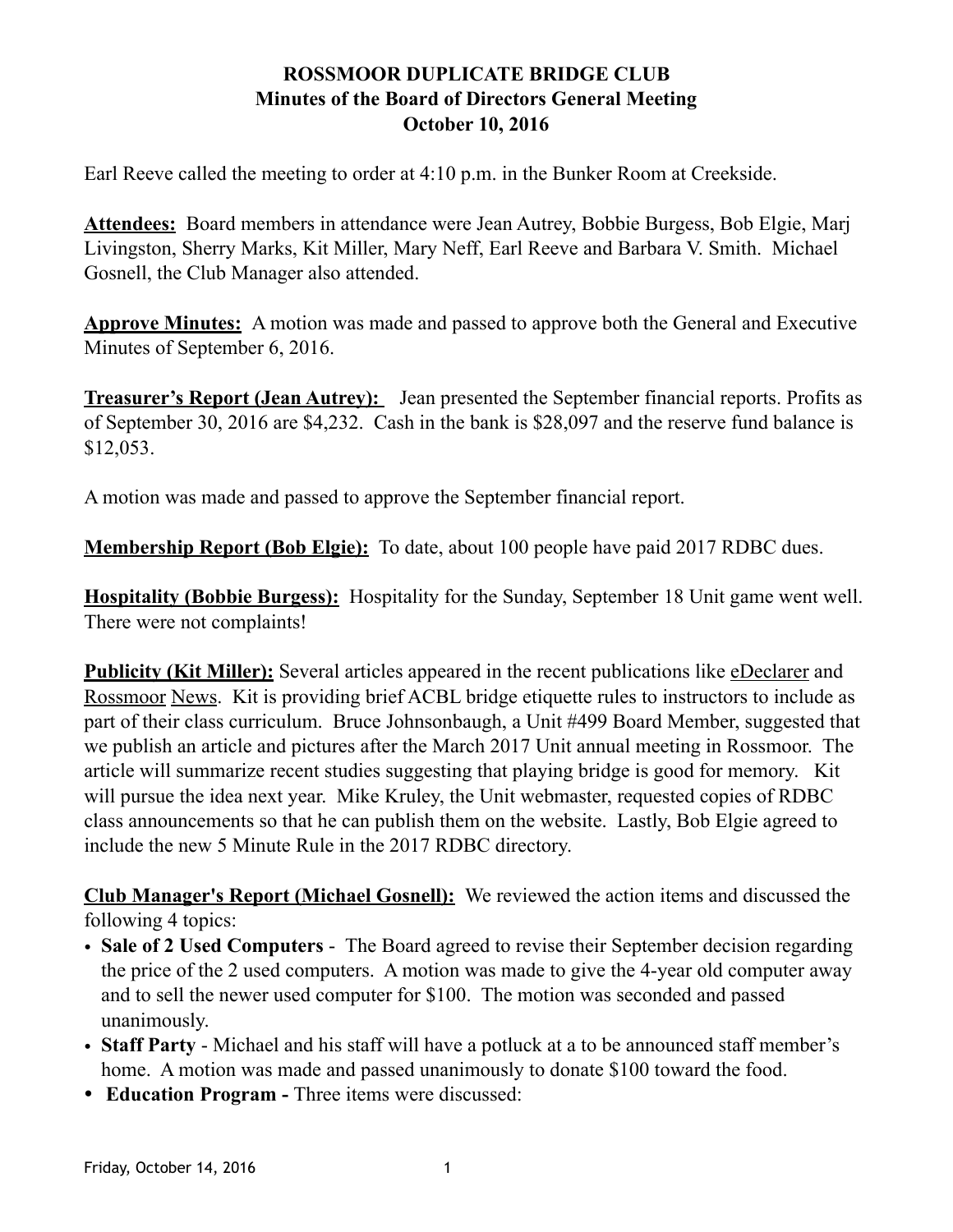## **ROSSMOOR DUPLICATE BRIDGE CLUB Minutes of the Board of Directors General Meeting October 10, 2016**

- 1. Marvin Suchman is adding a 7th session to his current class. The room is available so it should not be a problem.
- 2. Pat Taylor will be holding a beginning Swiss Team game at her Friday game. Michael is going to help with the event.
- 3. Pat Taylor suggested a once-a-year birthday free play for her Friday class. Instead, Jean Autrey motioned to hold two free-play birthday weeks instead of the current two days which are on Mondays in January and July. The motion was seconded and passed. Starting in 2017, the second week of January and July will be BIRTHDAY free-play weeks for RDBC members. These dates will replace the current listing in the RDBC Directory.
- **Noise** Complaints about the noise level during games is persistent. Michael and the other directors will continue to make announcements at the games. It will take time to train players.

**Old Business (Earl Reeve)** - Earl covered the following 3 topics:

- **2016 Fall Sectional October 29 and 30** Jackie Zayac will provide a sketch of the Event Center room setup to recreation. Directors will announce that there will be no RDBC game in the Oakroom on Saturday, October 29. They will also announce that any RDBC members who play in the Sectional will receive one \$3 free-play for each day that they play (maximum per person is 2 free plays). The free-play may be used at an RDBC game.
- **2017 Room Reservations:** Earl met with Sara Runco, Rossmoor's Clubhouse Reservations Coordinator to reserve rooms for 2017. We reviewed the outcome and identified a few changes to be made. They include: (1) increasing the Friday morning time thirty minutes to 9-11:30 a.m. which Pat Taylor will do; and, (2) releasing the 9-11:30 a.m. Saturday morning reservation which Earl will do. The RDBC Saturday reservation will be from 11:30 a.m. - 4:30 p.m.. Earl also has a few details to work out with the Unit regarding Sunday Unit games and the Unit's annual meting date. We agreed that the keeper of the room reservation paperwork should be the Membership Chair since they are responsible for noting the various dates in the directory.

A lesson learned in this process is NEVER CANCEL A ROOM RESERVATION. If you do, you loose the next year's reservation. The example was that Mary rescheduled the October board meeting from October 3 to October 10 and, at the same time, told Sara we would not need the room on the third. So now, we will have the 2017 October Board meeting in the Bunker room since we lost the Multipurpose Room for that date!